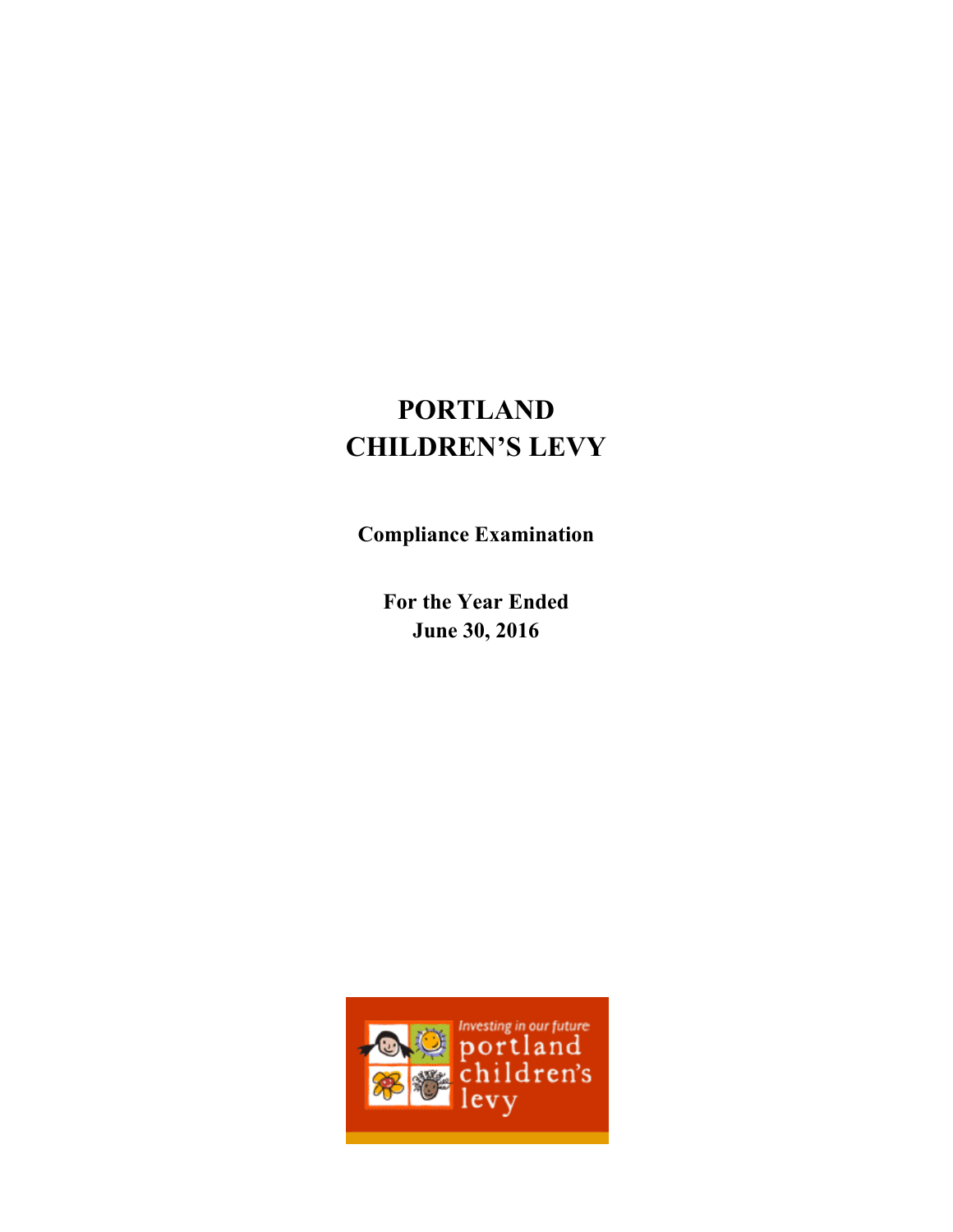### **CERTIFIED PUBLIC ACCOUNTANTS AND CONSULTANTS**



**m**  KAMALA K. AUSTIN, CPA • TONYA M. MOFFITT, CPA PARTNERS

### **INDEPENDENT ACCOUNTANT'S REPORT**

To the Allocation Committee Portland Children's Levy

We have examined the Portland Children's Levy's compliance with laws and regulations outlined in Measure 26-150, the five-year levy renewed by voters in November 2013, for the year ended June 30, 2016. Management is responsible for Portland Children's Levy's compliance with those requirements. Our responsibility is to express an opinion on Portland Children's Levy's compliance based on our examination.

Our examination was conducted in accordance with attestation standards established by the American Institute of Certified Public Accountants. Those standards require that we plan and perform the examination to obtain reasonable assurance about whether Portland Children's Levy compliance, in all material respects, with the requirements of measure 26-150. An examination involves performing procedures to obtain evidence about whether Portland Children's Levy complied with the measure 26-150 requirements. The nature, timing, and extent of the procedures selected depend on our judgment, including an assessment of the risks of material noncompliance, whether due to fraud or error. We believe that the evidence we obtained is sufficient and appropriate to provide a reasonable basis for our opinion.

Our examination does not provide a legal determination on the Portland Children's Levy's compliance with specified requirements.

In our opinion the Portland Children's Levy complied, in all material respects, with the measure 26-150 requirements for the year ended June 30, 2016.

This report is intended solely for the information and use of the Portland Children's Levy and the Allocation Committee and is not intended to be and should not be used by anyone other than these specified parties.

A summary of procedures performed, findings, and recommendations is attached.

Merina & Company

Merina & Company, LLP West Linn, Oregon March 30, 2017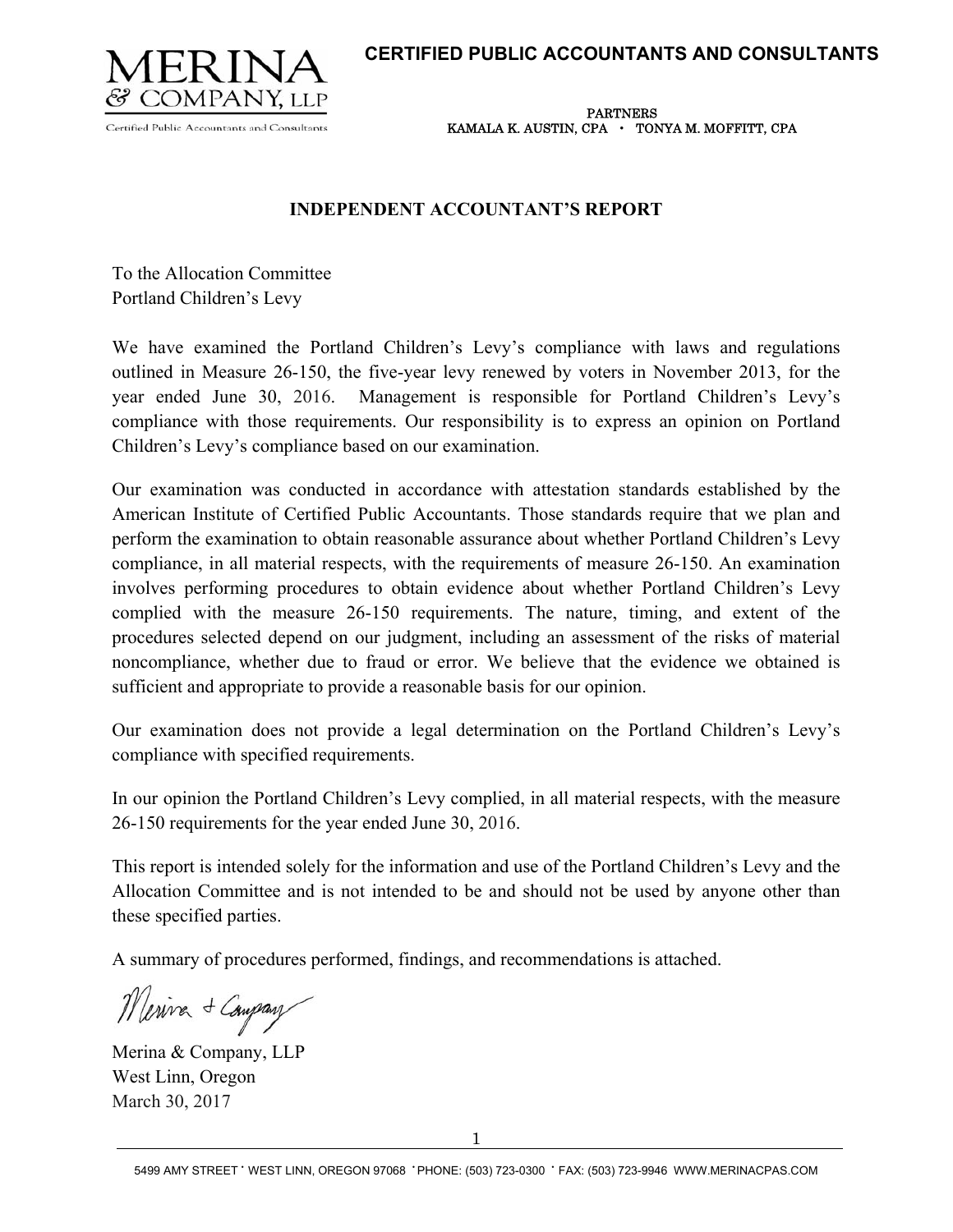# **EXECUTIVE SUMMARY**

### **Overview**

In 2013, Portland voters passed Measure 26-150, renewing the Portland Children's Levy (the Levy) for five years. The Levy is funded through property tax assessments from Multnomah, Clackamas, and Washington County, to provide approximately \$60 million over a five year period to support programs for children.

The Portland Children's Levy has contracted with Merina & Company, LLP (MCO) to examine the Levy's compliance with Measure 26-150 and to perform the following procedures:

- 1. Gain an understanding of the organizational philosophy, objectives and policies for operating the Fund, as well as significant regulatory and accounting matters.
- 2. Review, and test for compliance with, the governing and key documents including the ballot language, intergovernmental agreements, requests for investments (grants), grant agreements, and external contracts.
- 3. Review and assess the adequacy of internal controls including those over recording grant payments, grantee reporting, record-keeping over grants, approval of the disbursements to grantees, administrative budgeting, and reimbursement of administrative expenses, grantee reporting and reimbursement.
- 4. Audit a sample of selected grants, reviewing each grant document and identifying any issues or conflicts including whether reimbursed expenses matched agreed upon budgets and are for allowable costs.

### **Compliance Requirements**

Merina & Company obtained and reviewed the ballot language in Measure 26-150 and identified following requirements as key:

- 1. Funds may only be expended for the following areas:
	- **a. Early Childhood programs:** these programs offer early childhood education and intervention, parenting education and home visiting so Portland's at-risk children reach kindergarten healthy and prepared to succeed.
	- **b. Child abuse prevention and intervention programs:** these programs provide services to reach children affected by neglect, family violence, parental drug and alcohol use and homelessness. They also support stressed families most at-risk for abuse and neglect by providing intensive case management, therapy, counseling, respite care and parent education.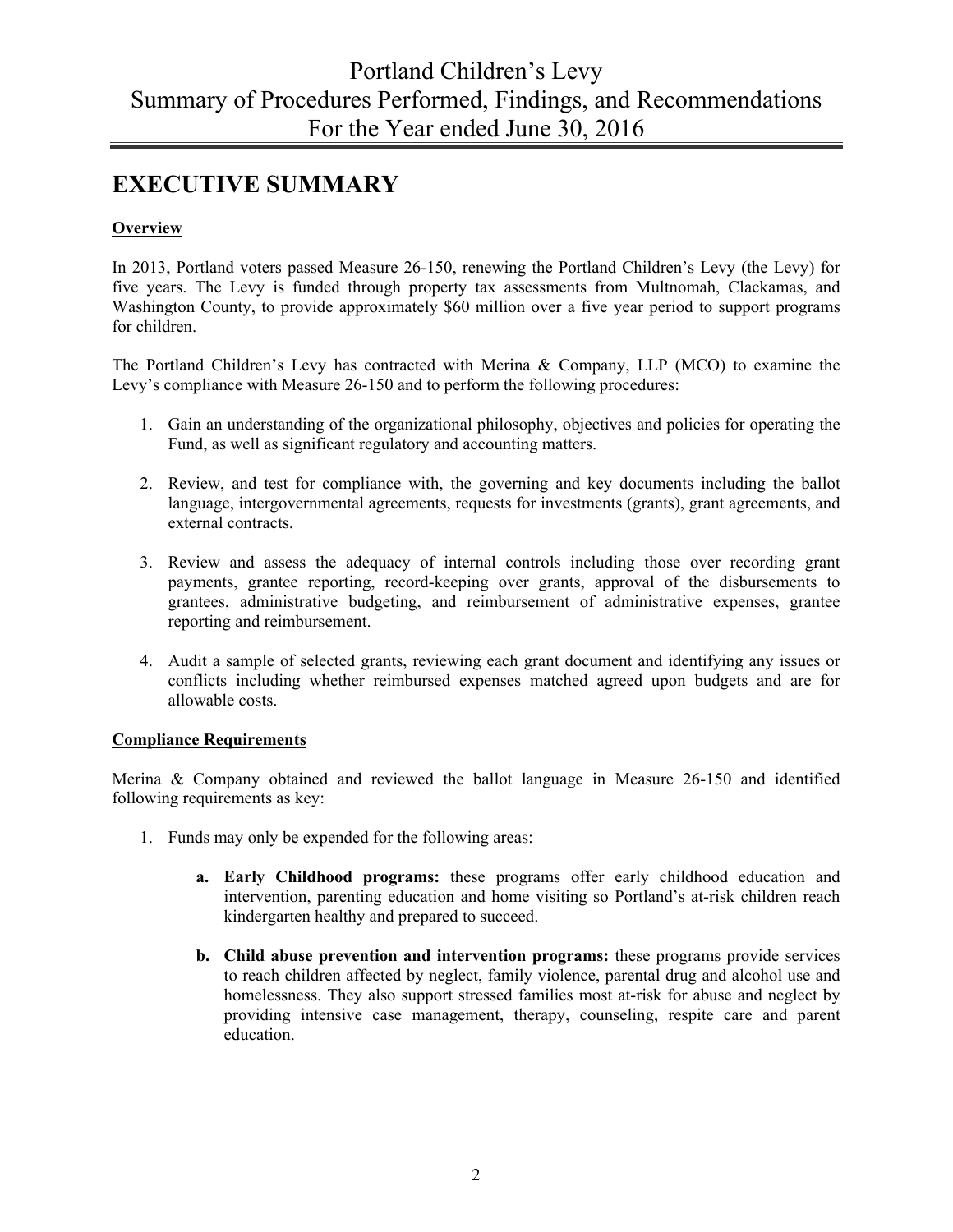- **c. Foster care programs:** these programs provide intensive academic support education advocacy for youth in foster care, work to help foster children develop a plan for the future, and provide services to help youth establish permanent connections.
- **d. After school and mentoring programs:** these programs provide at-risk children with safe, constructive activities that promote academic achievement and provide positive and consistent adult and peer role models.
- **e. Child hunger:** programs to improve children's access to nutritious meals, leading to improved health and academic success.
- 2. Accountability measures include:
	- a. Costs spent administering the Levy cannot exceed 5% of cumulative tax revenues, including interest.
	- b. The Levy is subject to an annual compliance audit (examination).
	- c. Programs funded must be cost effective and have a proven record of success **(not tested as part of this examination)**.
	- d. The Levy is subject to oversight by a citizen committee of at least five members **(not tested as part of this examination)**.

#### **Methodology**

Based on the contract requirements and the compliance requirements as outlined in measure 26-150, Merina & Company has organized their compliance audit (examination) into three key sections:

- Assessing the adequacy of the Levy's internal controls.
- Testing administrative expenses.
- Testing the Levy's administration of grants and the grantee's compliance with contract requirements.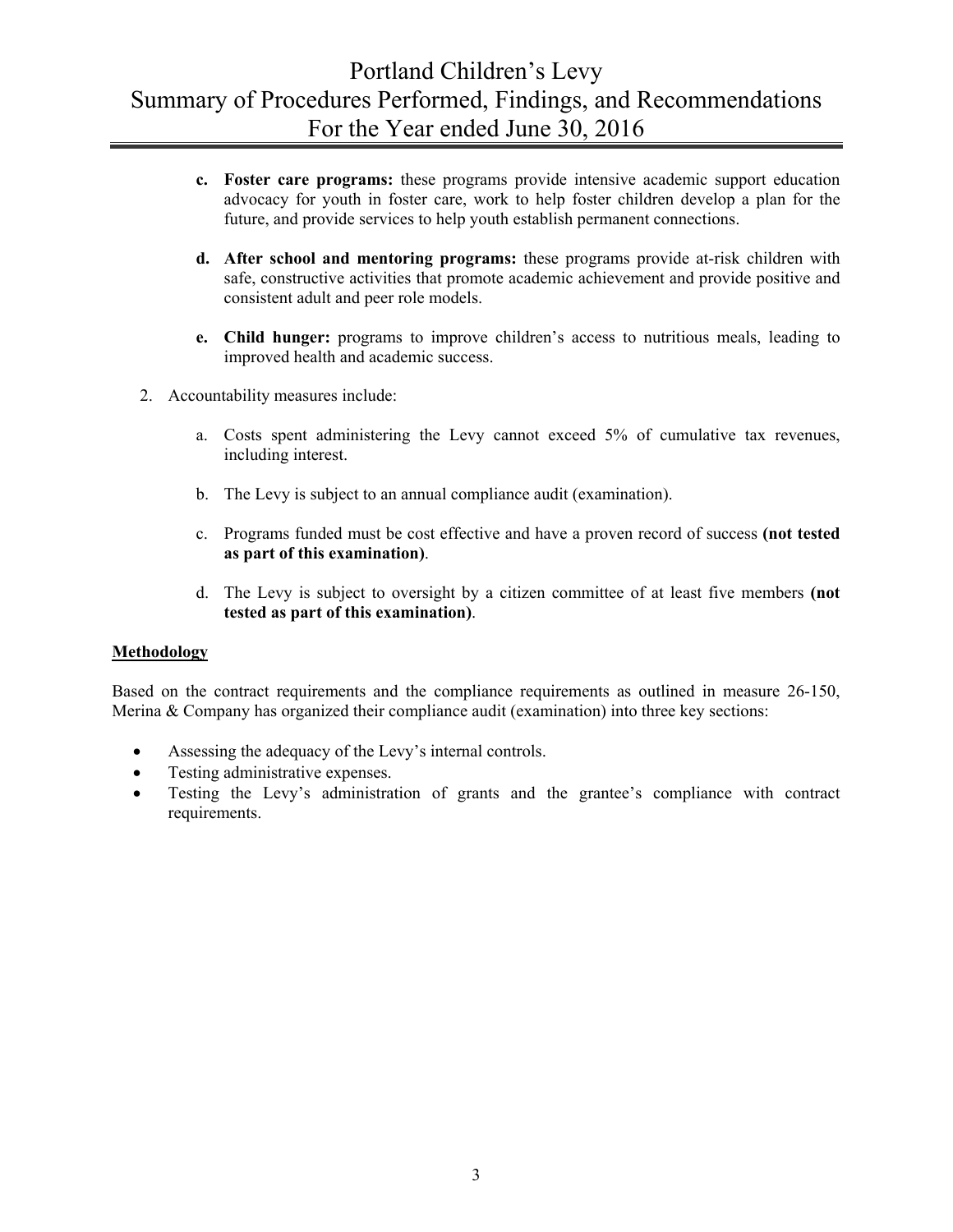### **ASSESSING THE ADEQUACY OF INTERNAL CONTROLS**

### **Objective**

To review and test the adequacy of the Levy's internal controls over reimbursement of administrative expenses and administrative budgeting, as well as over recording and approving disbursements to grantees, and grantee monitoring.

### **Overview – Administrative**

The Levy has three main types of administrative expenses; (1) External costs, which consists of all payments made to vendors outside of the City of Portland, (2) Internal costs, which include General Fund overhead allocation (amount is fixed annually), Bureau Technology Services (annual fixed amount plus billable expenses), Communications, and Printing and Distribution, and (3) Payroll expenses.

*External costs* are typically incurred in one of three ways: a contract, an expense reimbursement, or a Pcard transaction. All expenses that exceed \$5,000 must have a contract that has been approved by Portland City Commissioner Dan Saltzman, Chair of the Levy's Allocation Committee. All other administrative expenses are reviewed by the Levy's Fiscal and Administrative Specialist and approved by the Levy's Director. Once approved, these administrative expenses are entered into the City's accounting System (SAP), and the City's accounting department issues disbursement checks. All checks are then reviewed and mailed by the Office of the Auditor.

*Internal costs* are charged by specific internal service agency of the City of Portland, and are billed through SAP.

*Salaries* are pre-determined by the City of Portland for each of the Levy's employees. Employees have a maximum amount of hours they are eligible to work each pay period, and no overtime is granted. Time cards are reviewed and approved each pay period by the Levy's Director. Paychecks are processed through the City's accounting departments.

### **Overview – Grants**

The Levy has a five member Allocation Committee that approves all grants and determines funding amounts. Once funding amounts are established, the Levy obtains a grant contract which must be approved by Commission Saltzman, the City Attorney, and the Grantee. Grant Managers will then work with the individual grantee to establish a budget, not to exceed the amount awarded by the committee. The Levy's staff review reimbursement requests quarterly, and compare them to the approved budget. In order for a request to be paid, it must be approved by the Grant Manager, and by the Fiscal and Administrative Specialist. The City's accounting department is responsible for processing the payment, and the Office of the Auditor reviews, prepares, and mails the checks to the grantees.

### **Results**

 The internal control procedures appear to be adequate, and provide a sound structure for processing administrative expenses and ensuring that disbursements are authorized and allowable.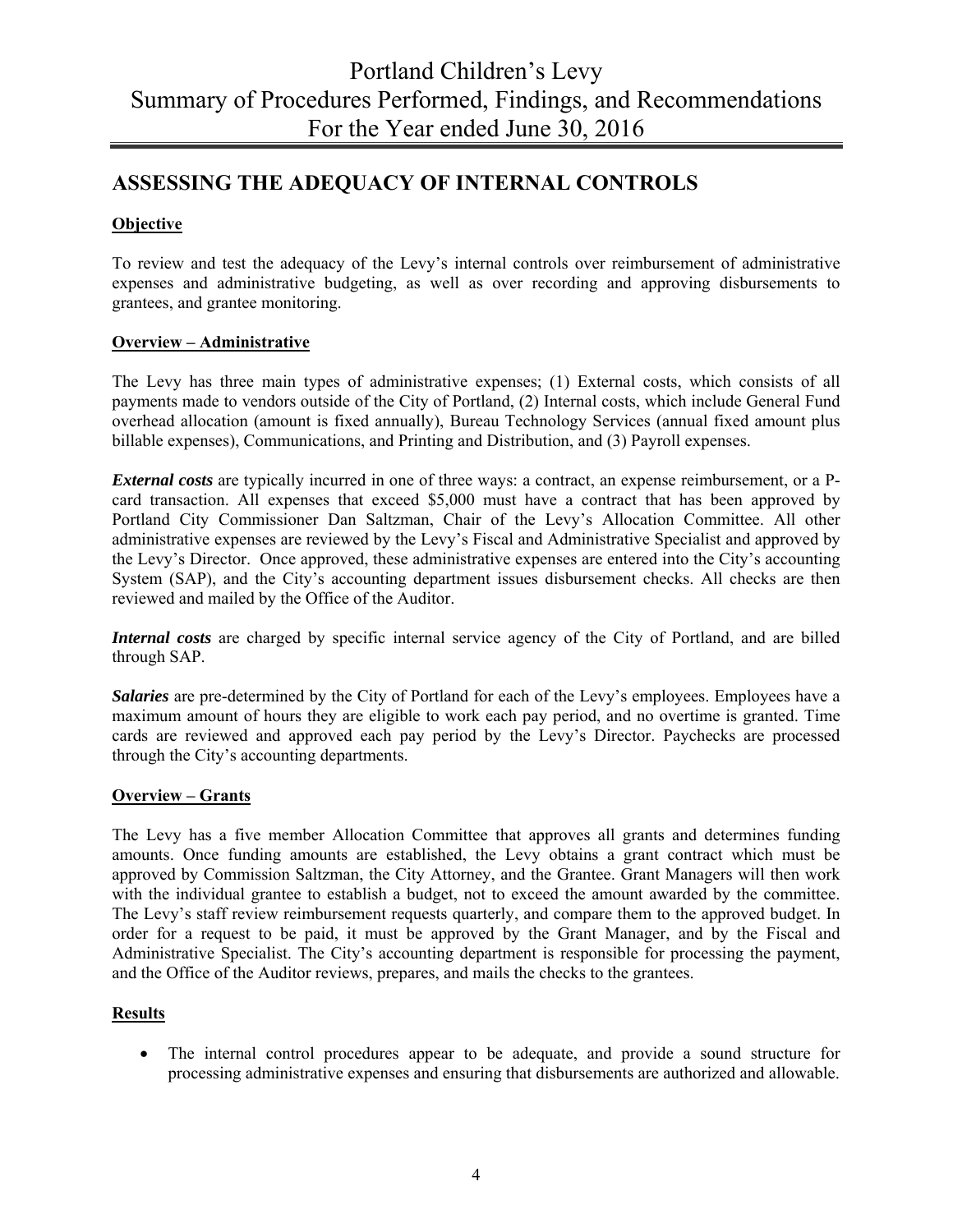- Having the Levy's payroll, administrative, and grant disbursements processed by other City Departments provides segregation of duties and controls that would otherwise be difficult to institute in an organization with limited staff.
- The application of internal controls over administrative expenses appears to be operating effectively.
- We noted that internal controls over approving grantee reimbursements appear to be effective.

### **ADMINISTRATIVE EXPENSES**

### **Objective**

To review administrative expenses to determine that they were less than 5% of cumulative tax revenues (including interest) and that administrative expense were ordinary, necessary, and approved.

### **Methodology**

We selected a random sample of 15 external administrative expenses, and 10 internal administrative to test that they were:

- Authorized by appropriate personnel.
- Recorded in the proper period and for the correct amount.
- In agreement to supporting documentation.
- Services for over \$5,000 were approved by contract.

We compared total annual payroll expenses to budgeted payroll approved by Commissioner Saltzman and the City Commissioners to verify that:

- Total payroll was allowable and did not exceed budgeted amount.
- Payroll was appropriately classified as an administrative expense.

We also calculated the maximum amount of administrative expenses allowed (5% of cumulative tax revenues including interest).

### **Results**

- We noted that disbursements selected for testing were authorized by appropriate personnel.
- Disbursements appeared to be recorded in the proper period and for the correct amount**.**
- Supporting documentation appeared adequate and agreed to payment.
- We noted that total personnel expenses did not exceed the budgeted amount.
- We determined that payroll was appropriately classified as an administrative expense.
- We determined that the Levy's cumulative administrative expenses were \$6,953,013 which is \$206,247 below the maximum 5% threshold.

### **Documents Examined**

Disbursement log prepared by Levy staff for internal and external expenses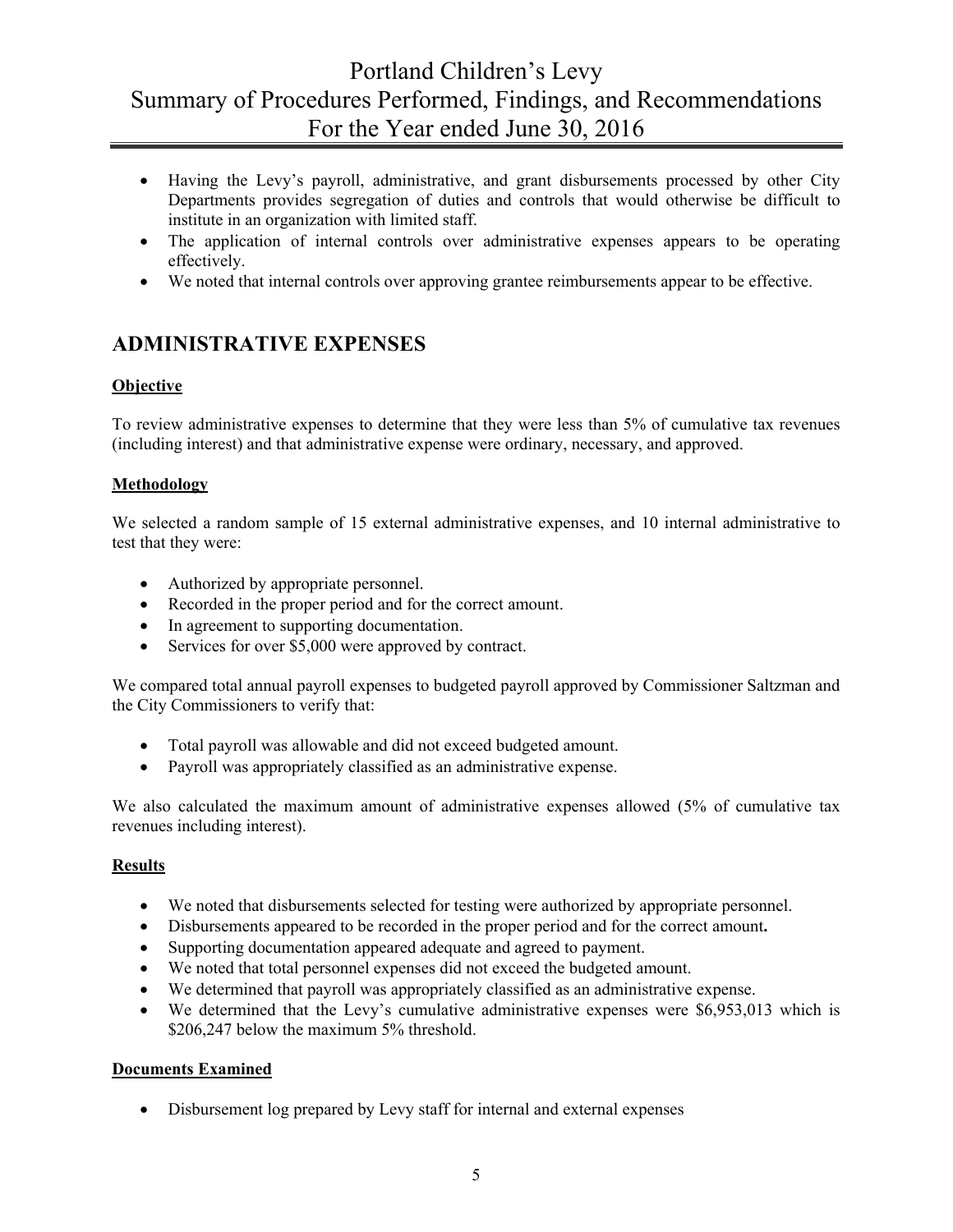- Invoices/purchase orders/receipts
- Contracts, where applicable
- SAP fund 21600 Budget to Actual report as of June 30, 2016
- City of Portland CAFR
- $\bullet$  Ballot 26-150

### **ADMINISTRATION OF GRANTS & GRANTEE MONITORING**

### **Objective**

To review key documents such as the ballot language, requests for investment, and grant agreements and determine compliance with these documents. Also, to test the Levy's compliance with grant monitoring requirements and the adequacy of internal controls.

### **Methodology**

We selected a total sample of 23 random grantees and performed the following procedures:

- We compared the request for investment to the approved grant document.
- We reviewed the signed grant contract for proper approval.
- We compared the grant budgets to the approved award amount to ensure agreement.
- We verified grant reimbursement requests had proper approval and were for allowable costs.
- We compared grant reimbursements to the approved budget.
- We verified that grantee administrative costs reimbursed by the Levy did not exceed the allowed amount.
- We reviewed quarterly advances to verify they were less than 25% of the total grant (as outlined in the grant contract).
- We examined grantee files to determine reports and other required documents were submitted, and submitted timely.
- We examined grantee files to determine if the grantee had the required insurance at the time the contract was initiated and approved by the City Attorney.

### **Results**

- The grants tested all appear to be for a program area allowable based on the ballot language.
- We noted that all grants tested appeared to have contracts signed by the appropriate personnel.
- The approved budgets do not appear to exceed the approved award, for the grants tested.
- The reimbursement requests appear to be properly approved.
- It appeared that of the grantees tested, no grantee exceeded their approved budget.
- It appeared that of the grantees tested, no grantee's administrative costs exceeded the allowed amount.
- It appeared that advance requests did not exceed 25% of the approved budget.
- It appeared that all required reports were submitted to the Levy, one quarterly report was submitted late by one week.